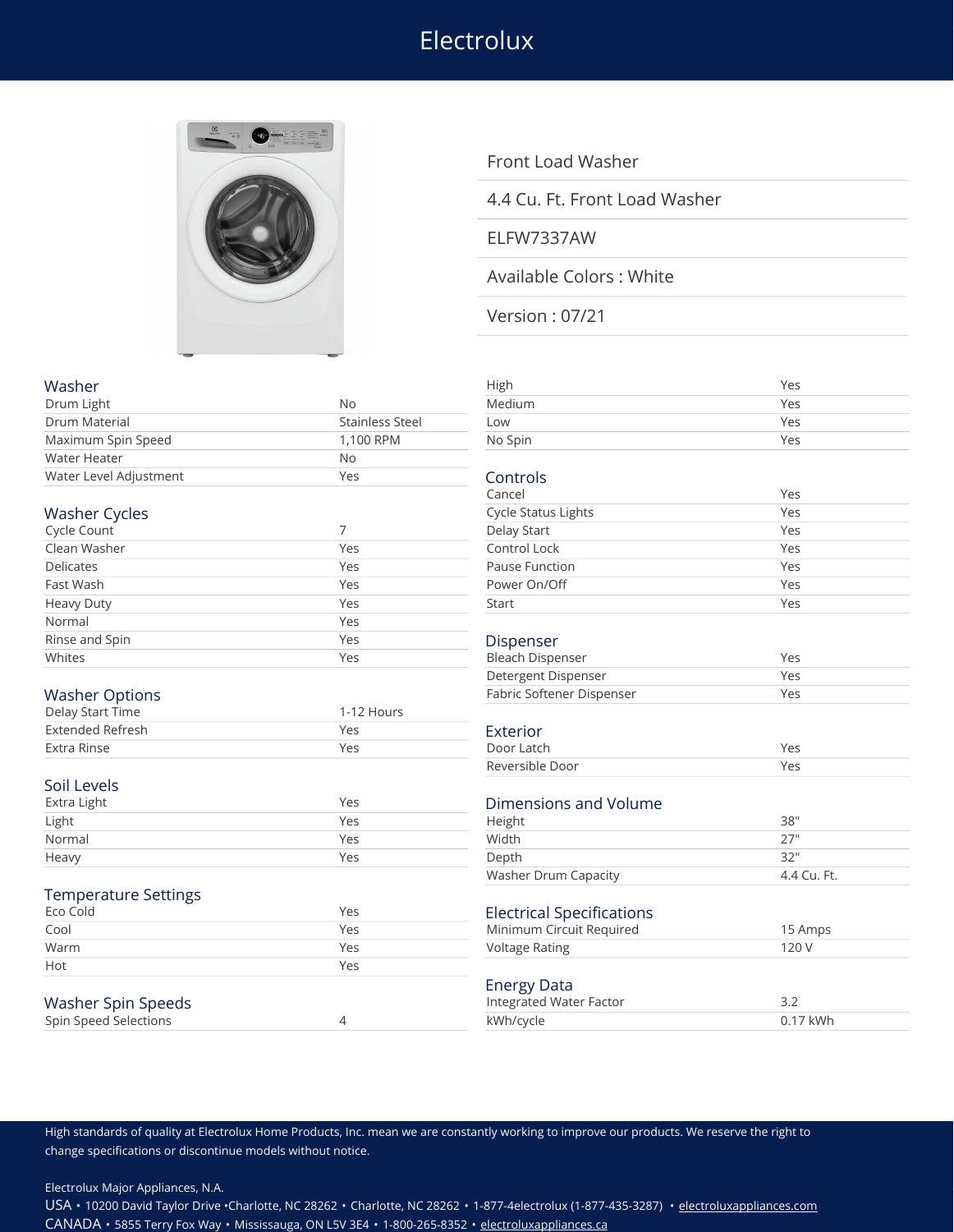# Electrolux

# 4.4 Cu. Ft. Front Load Washer ELFW7337AW

# Version : 07/21

| kWh/year                                          | 50 kWh        |
|---------------------------------------------------|---------------|
| Modified Energy Factor                            | 2.76          |
| Water Usage/Year                                  | 4,154 Gallons |
|                                                   |               |
| Installation                                      |               |
| Optional Pedestal                                 | Yes           |
|                                                   |               |
| Stackable                                         | Yes           |
| Chime On / Chime Off                              | Yes           |
| Leveling Legs                                     | Yes           |
| Product Weight                                    | $217$ lbs     |
| Prop 65 Label                                     | No            |
| <b>General Specifications</b><br>Warranty - Labor | 1 Year        |

# CEE Tier 1 **ENERGY STAR Certified Yes**

| LIVERS LONGED LONGE | $\sim$ |
|---------------------|--------|
| High Efficiency     | Yes    |
|                     |        |

#### Safety Certifications and Approvals UL Listed Yes

High standards of quality at Electrolux Home Products, Inc. mean we are constantly working to improve our products. We reserve the right to change specifications or discontinue models without notice.

Electrolux Major Appliances, N.A.

USA • 10200 David Taylor Drive •Charlotte, NC 28262 • Charlotte, NC 28262 • 1-877-4electrolux (1-877-435-3287) • [electroluxappliances.com](http://electroluxappliances.com) CANADA • 5855 Terry Fox Way • Mississauga, ON L5V 3E4 • 1-800-265-8352 • [electroluxappliances.ca](http://electroluxappliances.ca)